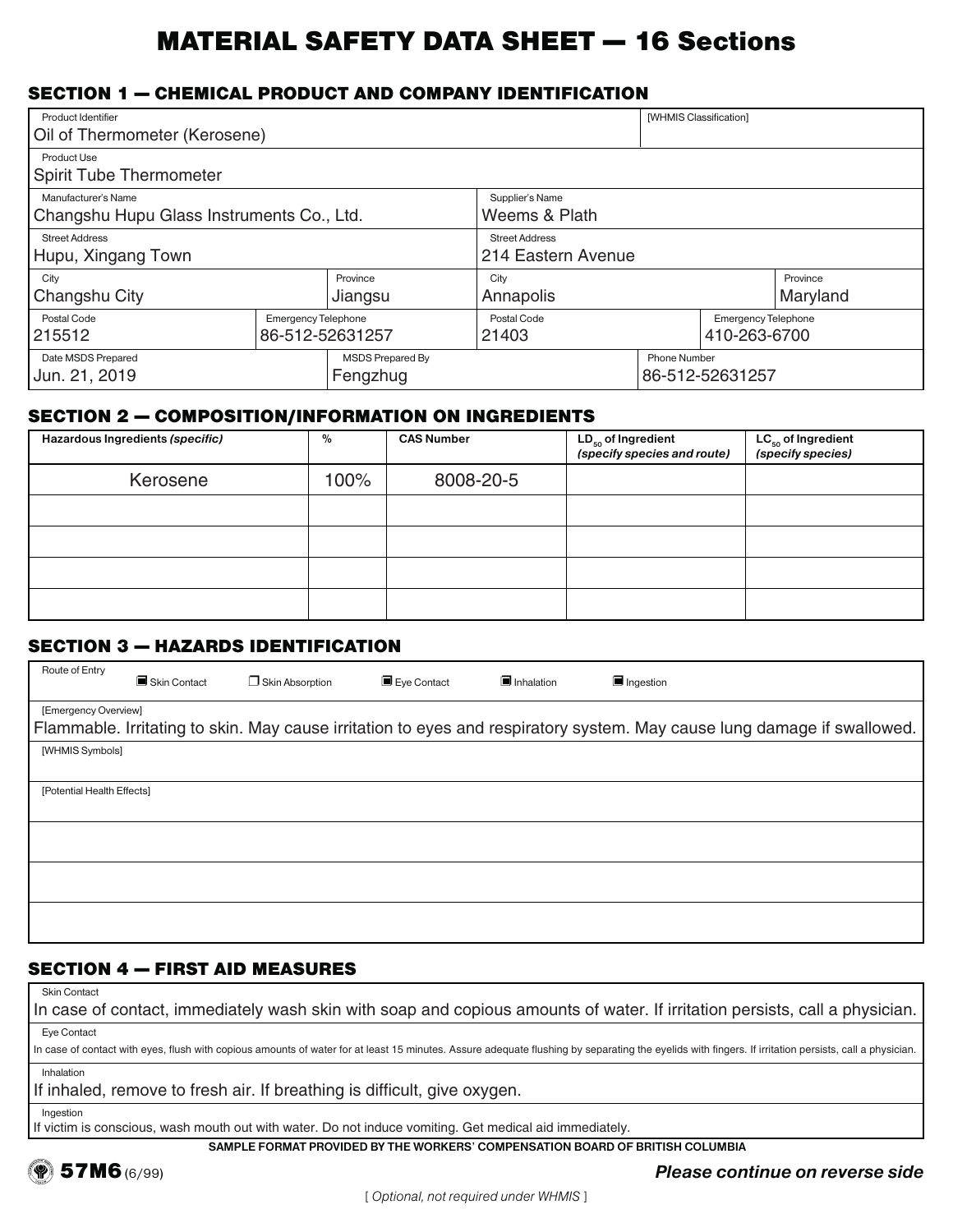#### SECTION 5 — FIRE FIGHTING MEASURES

| Flammable                                                                | If yes, under which conditions?                                                                                                   |                                                  |  |
|--------------------------------------------------------------------------|-----------------------------------------------------------------------------------------------------------------------------------|--------------------------------------------------|--|
| $\blacksquare$ Yes<br>ΠNo                                                | Vapor may travel considerable distance to source of ignition and flash back. Container explosion may occur under fire conditions. |                                                  |  |
| Means of Extinction                                                      |                                                                                                                                   |                                                  |  |
| Suitable: dry chemical, water spray, carbon dioxide or appropriate foam. |                                                                                                                                   |                                                  |  |
| Flashpoint (°C) and Method                                               | Upper Flammable Limit (% by volume)                                                                                               | Lower Flammable Limit (% by volume)              |  |
| $ 69^{\circ}$ C (closed cup)                                             |                                                                                                                                   |                                                  |  |
| Autoignition Temperature (°C)                                            | Explosion Data - Sensitivity to Impact                                                                                            | Explosion Data - Sensitivity to Static Discharge |  |
|                                                                          |                                                                                                                                   |                                                  |  |
| Hazardous Combustion Products                                            |                                                                                                                                   |                                                  |  |
| Emit toxic fumes under fire conditions.                                  |                                                                                                                                   |                                                  |  |
| [NFPA]                                                                   |                                                                                                                                   |                                                  |  |
|                                                                          |                                                                                                                                   |                                                  |  |

# SECTION 6 — ACCIDENTAL RELEASE MEASURES

Leak and Spill Procedures

Evacuate area. Shut off all sources of ignition. Use non-sparking tools. Mix with inert material (e.g. dry sand, vermiculite) and transfer to a dry, clean,

lidded container for disposal. Scoop up with a non-sparking tool and then place into a suitable container for disposal. Remove all sources of ignition. Provide ventilation.

# SECTION 7 — HANDLING AND STORAGE

Handling Procedures and Equipment

Do not contact with eyes and skin. Do not inhale. Keep container tightly closed. Do not expose empty containers to heat, sparks, or open flames. Use only

with adequate ventilation. Electrostatic charges may be generated during pumping. Ensure electrical continuity by bonding all equipment. Keep away from heat, sparks and flames.

Incompatibilities: strong oxidizing agents, strong bases, strong acids, amines, combustible materials and foods. No smoking at working site. Use non-sparking tools.

Storage Requirements

Keep away from heat, sparks, and flame. Keep away from sources of ignition. Store in a tightly closed container. Store in a cool, dry, well-ventilated area

away from incompatible substances. Incompatibilities: strong oxidizing agents, strong bases, strong acids, amines, combustible materials and foods.

# SECTION 8 — EXPOSURE CONTROL / PERSONAL PROTECTION

| <b>Exposure Limits</b>                                                                                                      | $\Box$ ACGIH TLV |            | $\Box$ OSHA PEL    |                 |                         | $\Box$ Other (specify) |  |
|-----------------------------------------------------------------------------------------------------------------------------|------------------|------------|--------------------|-----------------|-------------------------|------------------------|--|
| Specific Engineering Controls (such as ventilation, enclosed process)                                                       |                  |            |                    |                 |                         |                        |  |
| Safety shower and eye bath. Mechanical exhaust required.                                                                    |                  |            |                    |                 |                         |                        |  |
|                                                                                                                             |                  |            |                    |                 |                         |                        |  |
| Personal Protective Equipment                                                                                               | Gloves           | Respirator | $\blacksquare$ Eye | $\Box$ Footwear | $\blacksquare$ Clothing | $\Box$ Other           |  |
| If checked, please specify type                                                                                             |                  |            |                    |                 |                         |                        |  |
| Government approved respirator, chemical safety goggles, anti-electrostatic clothing, compatible chemical-resistant gloves. |                  |            |                    |                 |                         |                        |  |
|                                                                                                                             |                  |            |                    |                 |                         |                        |  |

– 2 –

<sup>[</sup> Optional, not required under WHMIS ]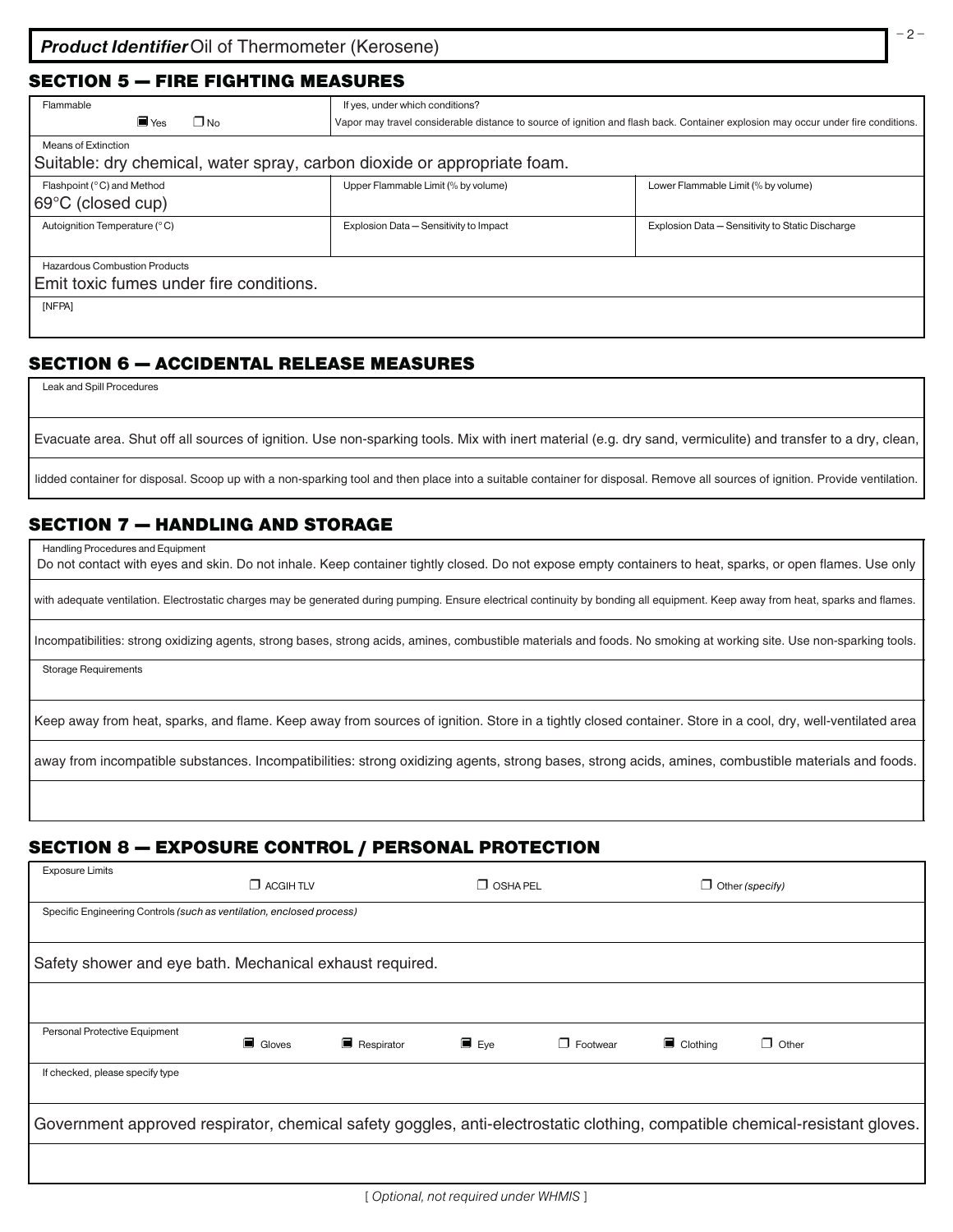# SECTION 9 — PHYSICAL AND CHEMICAL PROPERTIES

| <b>Physical State</b><br>Dark red oily liquid | Odour and Appearance<br>Weak penetrating odor | Odour Threshold (ppm)                            |
|-----------------------------------------------|-----------------------------------------------|--------------------------------------------------|
| <b>Specific Gravity</b>                       | Vapour Density (air = $1$ )                   | Vapour Pressure (mmHg)                           |
| <b>Evaporation Rate</b>                       | Boiling Point (°C)                            | Freezing Point (°C)                              |
| pH                                            | Coefficient of Water/Oil Distribution         | [Solubility in Water]<br>Hardly soluble in water |

# SECTION 10 — STABILITY AND REACTIVITY

| <b>Chemical Stability</b><br>$\blacksquare$ Yes<br>$\Box$ No                | If no, under which conditions?<br>Stable under normal temperatures and pressures.   |
|-----------------------------------------------------------------------------|-------------------------------------------------------------------------------------|
| Incompatibility with Other Substances<br>$\blacksquare$ Yes<br>$\square$ No | If yes, which ones?<br>Strong oxidizing agents, strong bases, strong acids, amines, |
| combustible materials and foods.                                            |                                                                                     |
|                                                                             |                                                                                     |
| Reactivity, and under what conditions?                                      |                                                                                     |
| Ignition sources, excess heat.                                              |                                                                                     |
| Hazardous Decomposition Products                                            |                                                                                     |
| Carbon monoxide, carbon dioxide                                             |                                                                                     |

# SECTION 11 — TOXICOLOGICAL INFORMATION

| Effects of Acute Exposure                           |                                                                                               |
|-----------------------------------------------------|-----------------------------------------------------------------------------------------------|
|                                                     |                                                                                               |
|                                                     |                                                                                               |
| Effects of Chronic Exposure                         |                                                                                               |
|                                                     |                                                                                               |
|                                                     |                                                                                               |
|                                                     |                                                                                               |
| Irritancy of Product<br>Rabbit Oral LD50 2835 mg/kg |                                                                                               |
| Skin Sensitization<br>Rabbit skin - 500mg severe    | Respiratory Sensitization                                                                     |
| Carcinogenicity - IARC                              | Carcinogenicity - ACGIH<br>A3 - Confirmed animal carcinogen with unknown relevance to humans. |
| Reproductive Toxicity                               | Teratogenicity                                                                                |
| Embryotoxicity                                      | Mutagenicity                                                                                  |
| Name of Synergistic Products/Effects                |                                                                                               |

[ Optional, not required under WHMIS ]

– 3 –